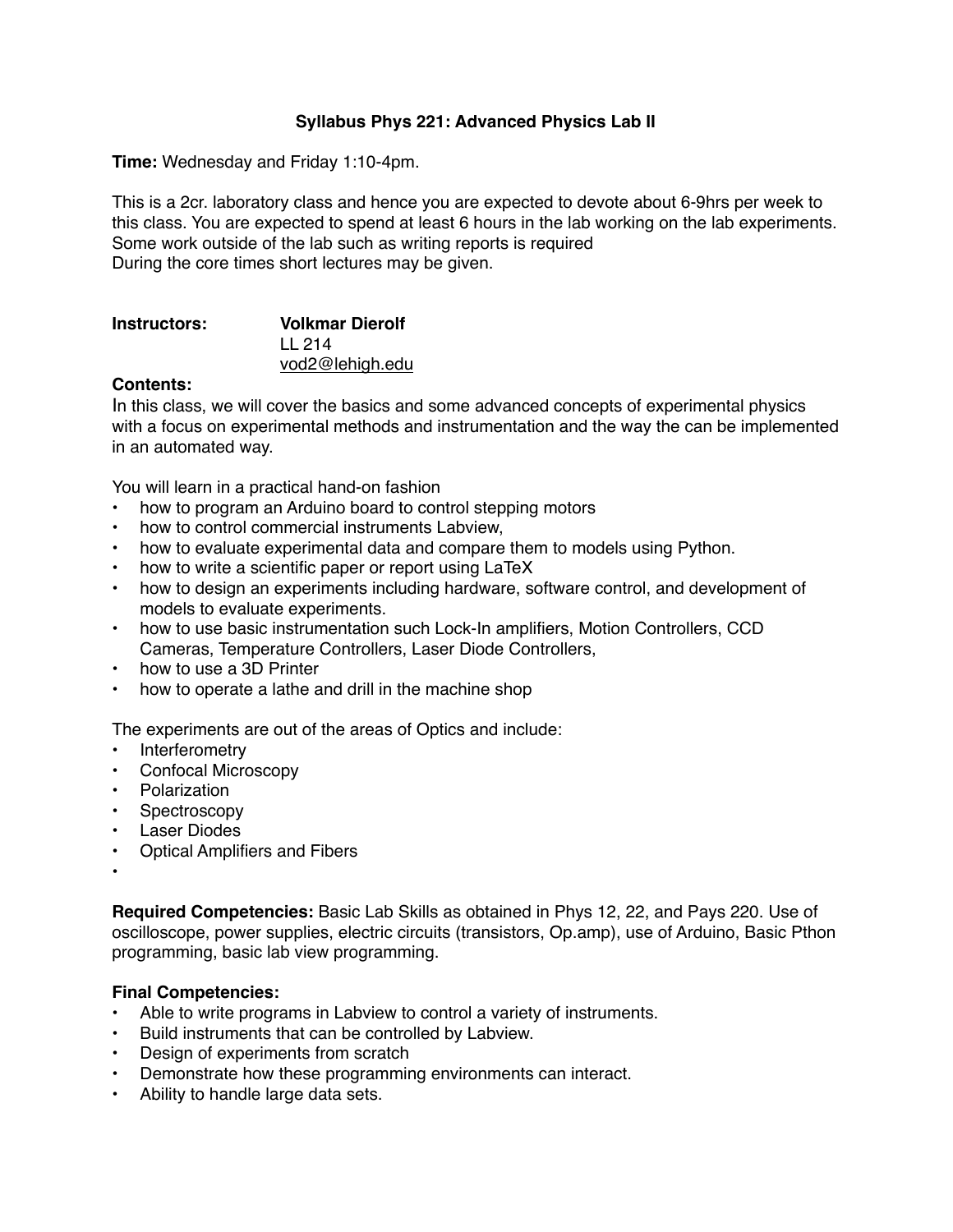- **•** Understand the optical concept that are covered in Phys 21 on a level that allows the design of advanced instrumentation.
- **•** Ability to come up with model and fit experimental data to this model.
- **•** Ability to find creative solution with available resources
- **•** Write coherent informative reports that can be understood by physics majors that have not taken the course yet.

**Degree Requirements:** This course is a required course for all Physics majors for students that started AY2016/17 or later. For student before it replaces the Phys 262 requirement.

#### **LabManual:**

There is no formal lab manual for this course. An outdated lab manual will be posted on course site for reference. We will have some handouts but none of them will be to on the level "Do this, do this,…". For each experiment you will receive a handout that describes the task. You will need to keep a lab-book to document what you are doing throughout the labs. The outcomes of the are summarized in reports. These reports should be written on a level such that somebody could just use the report and do the respective activity. *In a sense, you are writing a lab manual.* 

#### **Grades:**

The basis for your grades will be your work in the lab as demonstrated in reports, experiment descriptions and a final project paper, and the demonstration of the proficiencies in class. We will also have an informal peer evaluation (see below). The basis for your grade is the demonstration of the final competencies outlined above.

| Demonstration of Proficiency in the Lab:         | $30\%$ |
|--------------------------------------------------|--------|
| <b>Written Experiment description for Peers:</b> | 20%    |
| Lab Reports:                                     | 20%    |
| <b>Final Project Report:</b>                     | $30\%$ |
| Total:                                           | 100pts |

You will able to earn extra points in activities that will be labelled as challenge. Each challenge is worth 10 its but must be completed at the time stated in the challenge. Since these challenges may only by challenges at the time, no late credit will be given.

#### **Accommodations for Students with Disabilities:**

If you have a disability for which you are or may be requesting accommodations, please contact both your instructor and the Office of Academic Support Services, Williams Hall, Suite 301 (610-758-4152) as early as possible in the semester. You must have documentation from the Academic Support Services office before accommodations can be granted.

# **The Principles of Our Equitable Community:**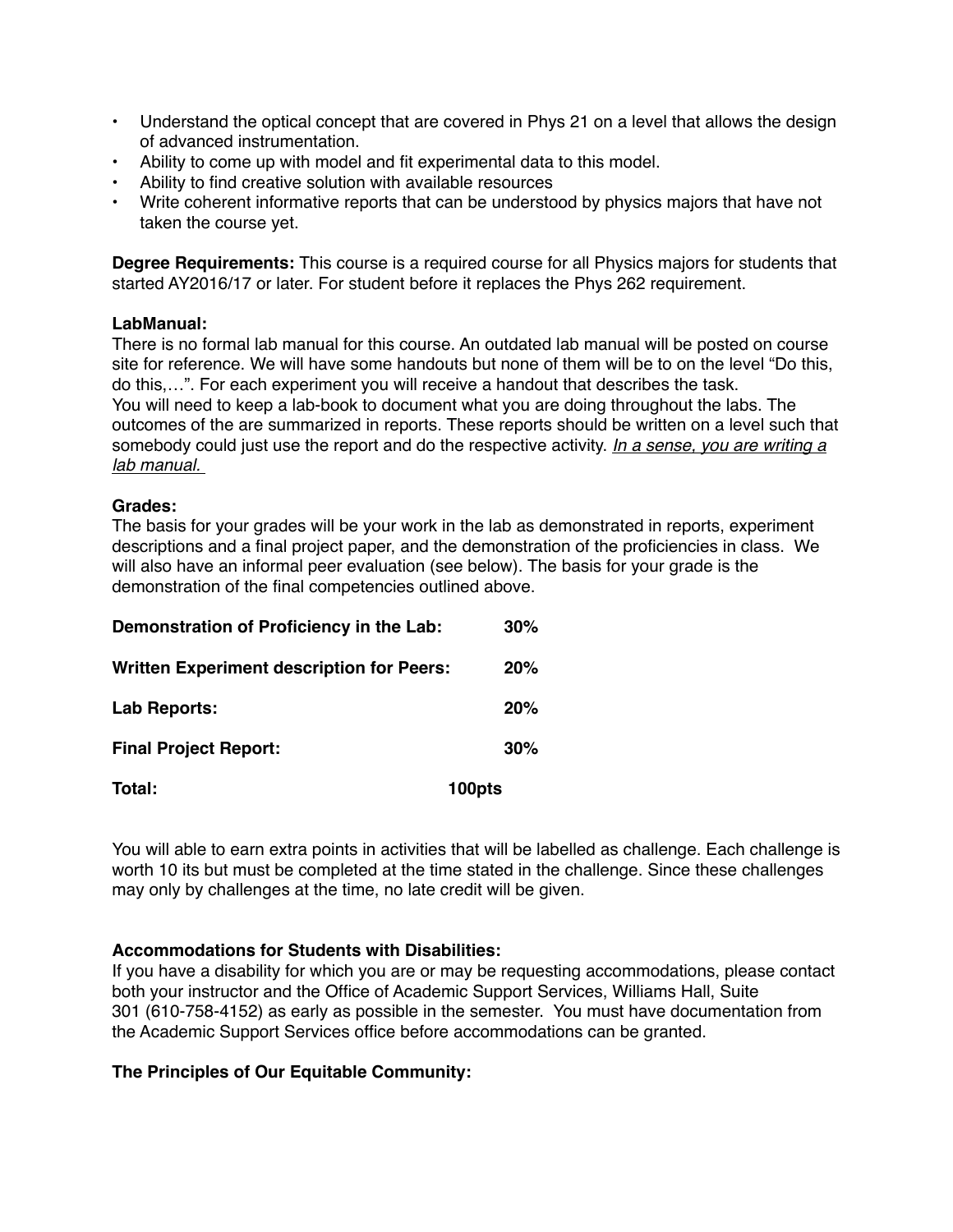Lehigh University endorses The Principles of Our Equitable Community [[http://www.lehigh.edu/](http://www.lehigh.edu/~inprv/initiatives/PrinciplesEquity_Sheet_v2_032212.pdf) [~inprv/initiatives/PrinciplesEquity\\_Sheet\\_v2\\_032212.pdf\]](http://www.lehigh.edu/~inprv/initiatives/PrinciplesEquity_Sheet_v2_032212.pdf). We expect each member of this class to acknowledge and practice these Principles. Respect for each other and for differing viewpoints is a vital component of the learning environment inside and outside the classroom.

#### **Since we are working as teams and teams are relying on other teams these principles are very important for the success of the class.**